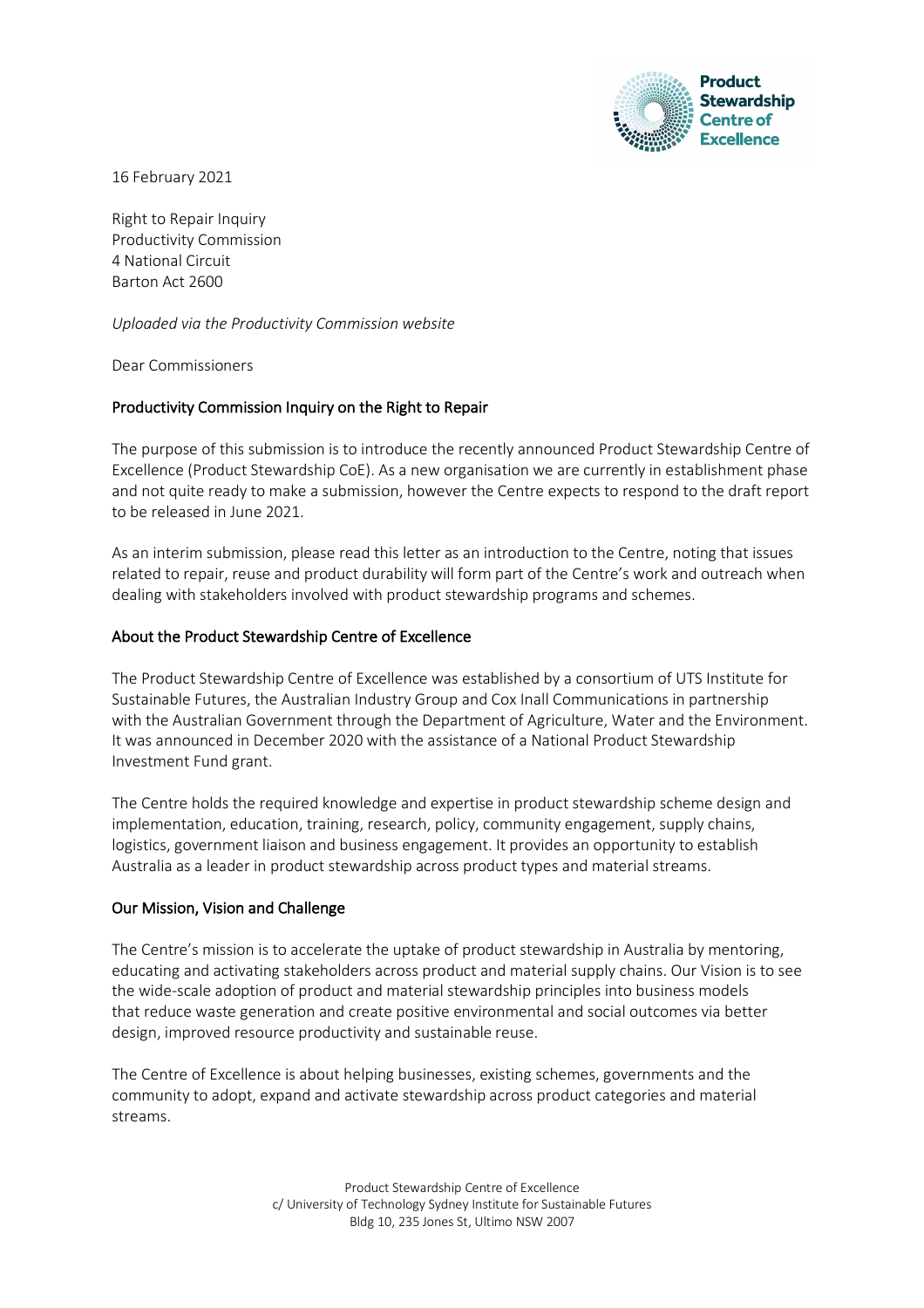

The challenge is to assist businesses and government achieve the National Waste Policy Action 2030 Targets of decreasing waste generation by 10%, increasing resource recovery to 80%, increasing the use of recycled content, phasing out problematic and unnecessary plastics and halving the amount of organic waste sent to landfill. We believe that product stewardship is an opportunity for businesses to do more, strive for more and achieve more.

# Who we collaborate with

The Centre will build enduring relationships between businesses, government, product stewardship organisations, not-for-profit entities and research institutions to achieve a sustainable and effective approach to product and materials stewardship nationally.

It will operate across Local, State and Federal Government jurisdictions and right across the supply chain from product design and sourcing to production and end of product life. We will advise the federal government on priority areas for stewardship action, support businesses to get involved, and help existing schemes to improve their performance.

Our activities and outreach will be of relevance and value to industry-wide schemes, individual companies and other organisations seeking to adopt a strong Product Stewardship approach.

# What we do

Product stewardship requires producers and retailers to better manage the impacts of products and material streams through their life cycle, and this includes greater attention to design for durability, reparability, re-usability and recycling.

Product Stewardship aims to reduce waste generation through better design and manufacture of products, including the use of materials that are easier to reuse and recycle. Our team, partners and specialist advisers bring internationally recognised, multi-disciplinary expertise in product stewardship and the circular economy within a commercial context.

Our projects and services include:

- Mentoring
- Training and professional development
- Networking
- Marketing, outreach and promotion
- Stakeholder engagement
- Business case development
- Material flow analysis
- Applied industry research

In addition to core skills held by Centre personnel, we have specialist advisers covering several areas of capability directly relevant to achieving stewardship success:

- Design, innovation and alternative stewardship
- approaches

Product Stewardship Centre of Excellence c/ University of Technology Sydney Institute for Sustainable Futures Bldg 10, 235 Jones St, Ultimo NSW 2007